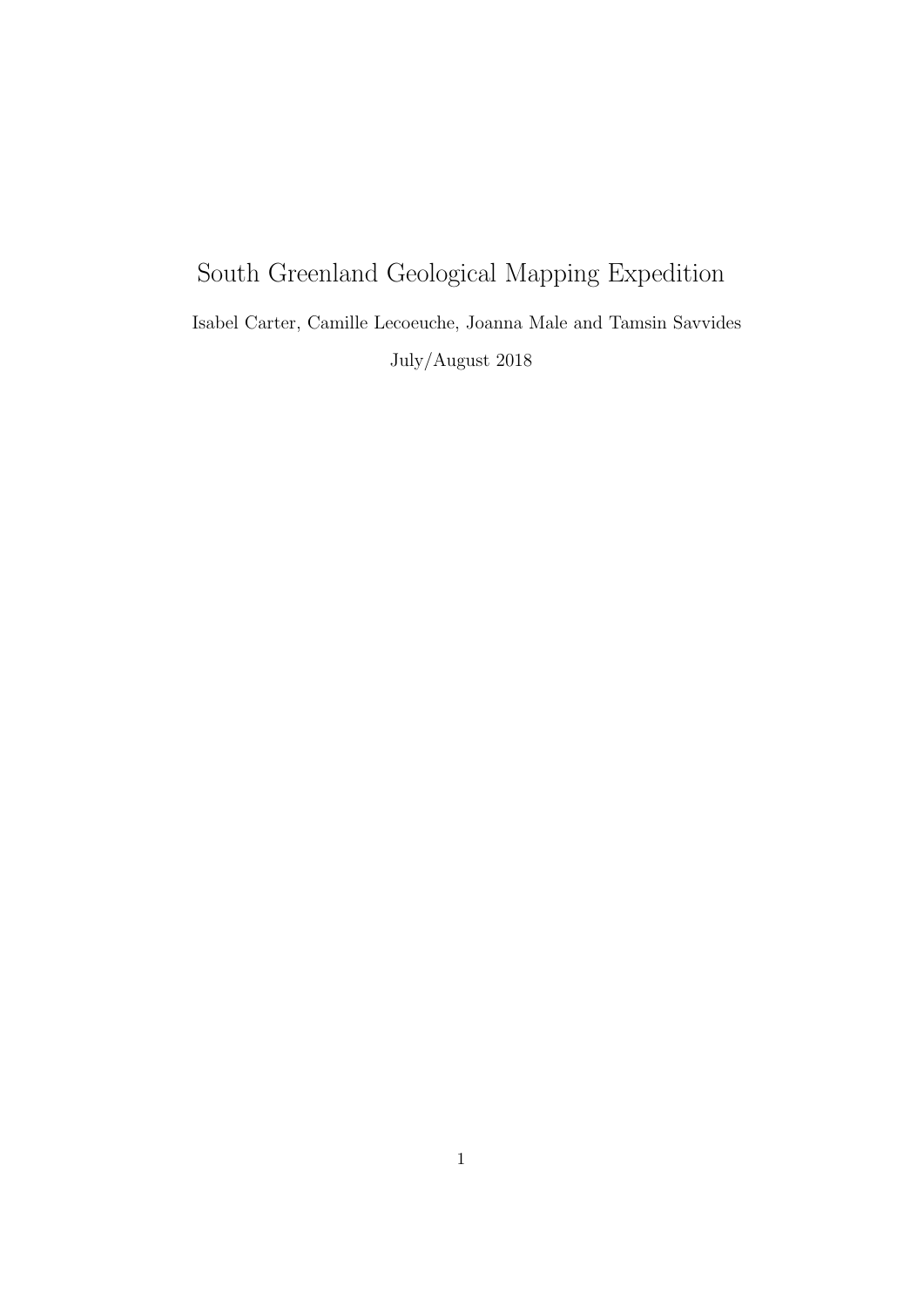## Contents

| $\mathbf{1}$ | Foreword                     | $\bf{3}$                |
|--------------|------------------------------|-------------------------|
| $\bf{2}$     | <b>Expedition Members</b>    | $\overline{\mathbf{4}}$ |
| 3            | Aims                         | $\boldsymbol{6}$        |
|              | 4 Expedition Diary           | 7                       |
|              | 5 Scientific Research        | 12                      |
| 6            | Outreach                     | 13                      |
|              | 7 Arctic Resource Management | 14                      |
|              | 8 Logistics                  | $15\,$                  |
| 9            | Equipment                    | 19                      |
|              | 10 Funding                   | 21                      |
|              | 11 Acknowledgments           | 22                      |
|              | 12 Appendix: Expenses        | 23                      |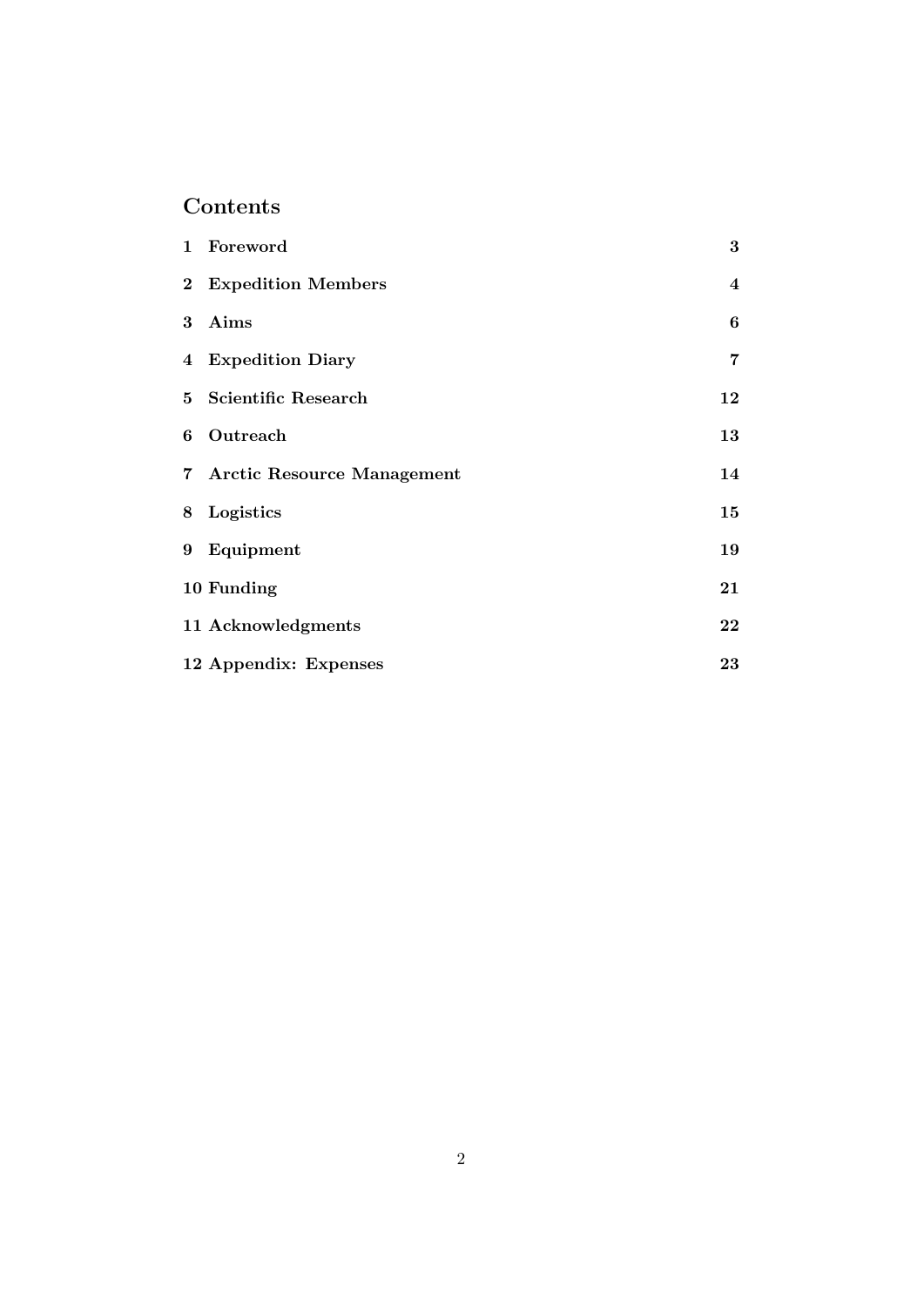## 1 Foreword

A group of four undergraduate Earth Scientists, we travelled to the village of Igaliku, South Greenland in June 2018 in order to complete a six week geological mapping project. We arrived in Greenland a few days after the last fresh snow had fallen on the mountains, and left at the end of August as snow was beginning to cover the mountain tops again. The two months we spent in South Greenland may have not always felt like summer, but spending so much time in such a stunning landscape was more than enough for me to fall in love with the place. This expedition was an opportunity of which I am unlikely to have quite the same again, and I am so grateful for having been able to experience it.

Isabel Carter Expedition Leader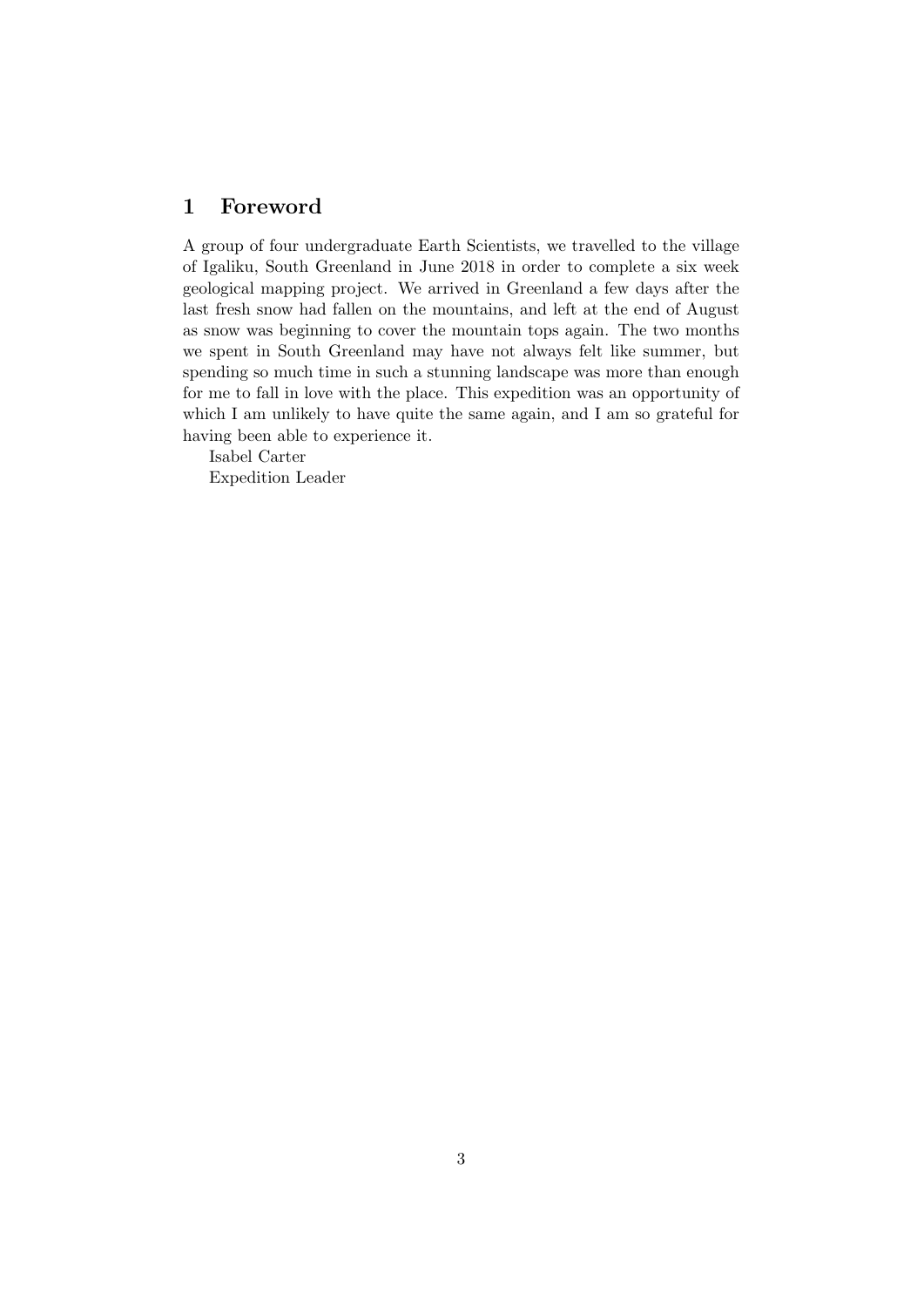## 2 Expedition Members

#### Isabel Carter - Expedition Leader

An Earth Sciences undergraduate at St Anne's College. Isabel has a love for field geology, with a particular interest in igneous petrology and mineralogy, as well as a genuine enjoyment of expedition planning. This love of rocks and the outdoors was sparked by numerous family walking holidays to areas of impressive geology such as the Alps, the Dorset coast, Iceland, California, and the Washington Cascades. Her fieldwork experience includes undergraduate trips to Pembrokeshire, Arran, Dorset, Oxfordshire and Gloucestershire, as well as an economic geology trip to Cornwall. She spent three weeks of summer 2017 hiking hut-to-hut across the Austrian Alps with two of her fellow teammates, and was also responsible for the planning and logistics of this trip (and they still let her plan this one). A remaining proportion of her summer was spent on a three week volcanology internship in the Oxford Earth Sciences department, cementing an interest in igneous petrology and geological research. As team leader, Isabel was responsible for expedition planning and logistics, and was the main project coordinator. She was also in charge of funding application submissions and finances.

#### Tamsin Savvides - Outreach Officer

An Earth Sciences undergraduate at University College. Tamsin loves getting out and about on a field trip, and has an interest in structural geology (faulting and interesting cross-cutting relationships are particular favourites). She first took an interest in geology when on family walks in her local area, Gloucestershire, and has since been on field trips to Arran, Pembrokeshire, Dorset, Oxfordshire, and Gloucestershire as part of her degree, as well as to Cornwall for an economic geology field trip. She has also been on personal trips to Iceland, Glencoe, and one of the UK's only Precambrian outcrops, in the Malvern Hills. As Outreach Officer, Tamsin was responsible for arranging as many opportunities to get young people interested in Earth Sciences as possible.

#### Camille Lecoeuche - Medical Officer

An Earth Sciences undergraduate at St Anne's College, with a particular interest in sedimentary petrology and all things exoplanets. She has previously completed field trips in Arran, Pembrokeshire, Dorset, Oxfordshire and Gloucestershire, as well as personal trips to other European localities such as Snowdonia and the Alps. Along with Isabel and Joanna, she spent three weeks of the 2017 summer trekking 250 km across the Austrian Alps. As Medical Officer, it was her job to ensure all members of the team were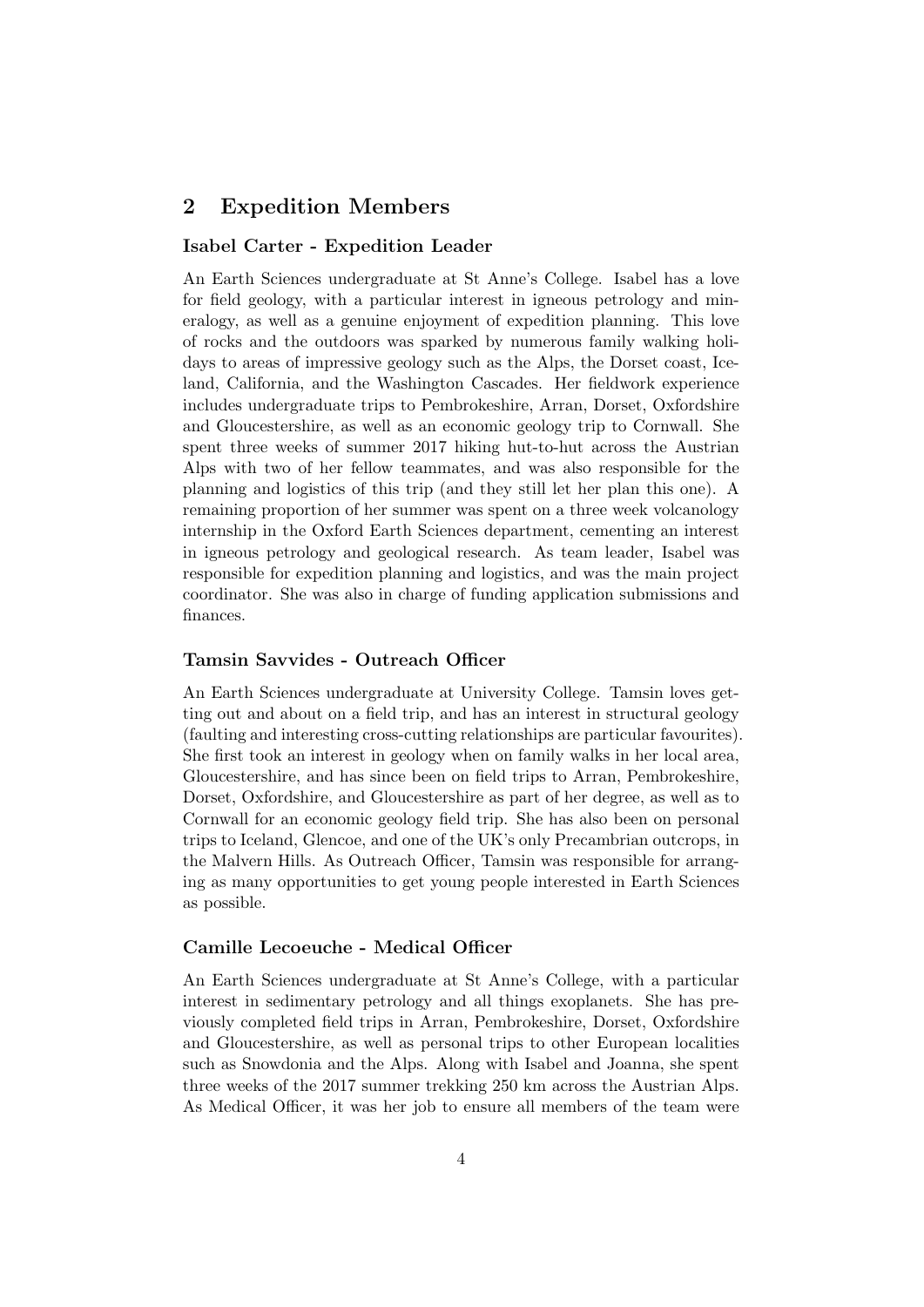briefed on the risk assessment and undewent appropriate first aid training. She was also in charge of assembling the expedition first aid kit.

#### Joanna Male - Social Media Coordinator

An Earth Sciences undergraduate at St Edmund Hall. Joanna enjoys learning about palaeoenvironments in the field and what they can tell us about today's climate. Her field work experience includes undergraduate field courses in Pembrokeshire, Arran, Gloucestershire, Oxfordshire and Dorset, as well as two weeks (summer 2017) as a field assistant for a DPhil student in the Indian Himalayas (looking at continental subduction). In the summer of 2016 she had a two week internship in the vertebrate palaeontology department at the Yale Peabody Museum of Natural History (attached to Yale University), where she helped with the digitisation of specimen information. Summer 2017 she spent three weeks hiking across the Austrian Alps, and previously she had completed a similar expedition walking the northern section of the GR20 in Corsica. Joanna was the Social Media Coordinator for the expedition; this involved writing blogs, updating twitter and taking carefully arranged Instagram photographs.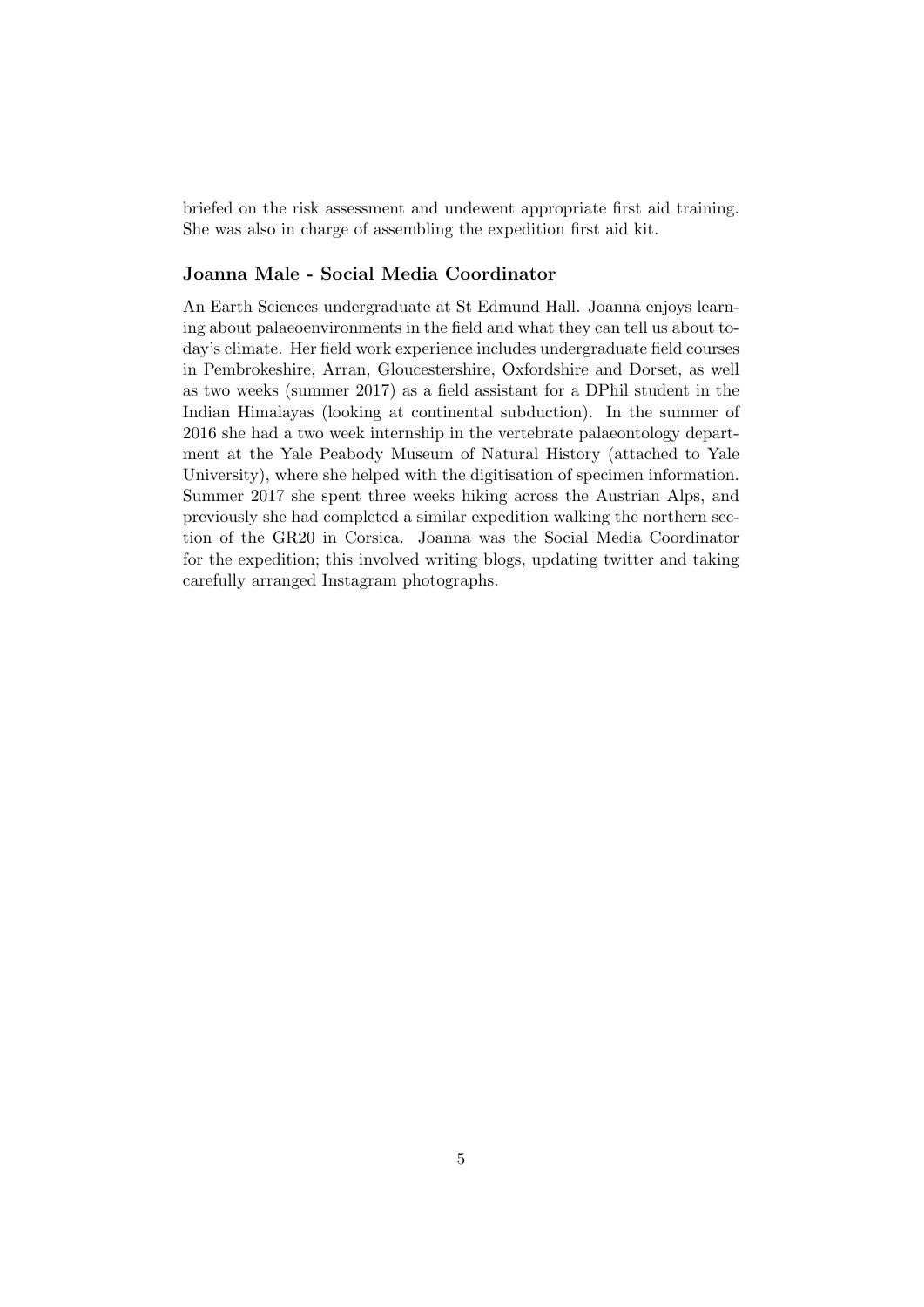## 3 Aims

This was an expedition focused on encouraging public engagement in earth sciences and expeditions, and highlighting their global importance.

- Production of geological maps of an area totalling approximately 30km<sup>2</sup> surrounding the village of Igaliku, in the Kujalleq municipality of southern Greenland.
- Raising awareness amongst young people in the UK of the study of geology and promoting the value of expeditions (in particular targeting girls and pupils in state schools).
- Initiating discussions about the role of resource management in the Arctic with UK students, bring back personal accounts and evidence from Greenland (obtained at meetings with locals about the proposed mine near to the town of Narsaq).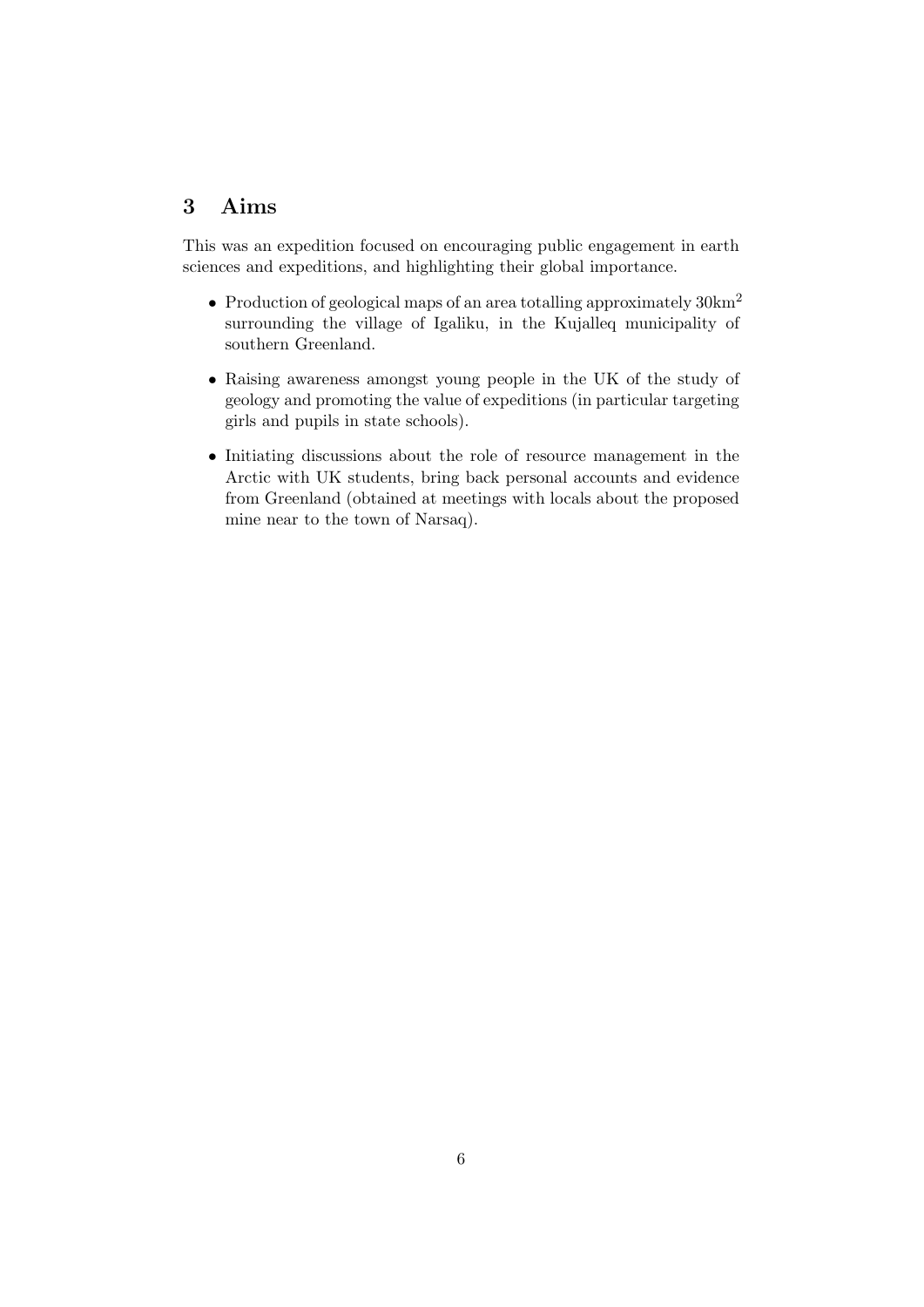## 4 Expedition Diary

#### 28/06

The expedition team assembled at Heathrow for the flight to Reykjavik. We arrived late in Reykjavik as the flight was slightly delayed, took the Flybus to the city centre, and check into an Airbnb.

#### 29/06

We spent the day sightseeing in Reykjavik.

#### 30/06

We took a flight from the domestic airport to Narsarsuaq, South Greenland. The weather was overcast with light rain. We checked into the hostel and collected our hired equipment (SIM cards, roll mats, table, chairs, water carriers and mess tent) from Jacky Simoud at the Blue Ice Café.

#### 01/07

We got a lift from the hostel to the port with all of our luggage. We took the short journey across the fjord to Itilleq in a small boat. It was raining, but we were still happy to get our first glimpse of the many icebergs on the the fjord. Jo and the luggage got a lift to the village with one of the hotel workers, whilst the rest of us walked. The walk was not difficult and took about an hour, but the rain made it not terribly pleasant, as we did not have our waterproof trousers on and were wearing jeans. There was a bit of deliberation about where we were allowed to camp, but we did eventually find out that we were able to camp at the front of the village, between the fjord and the service hut. Once the tents were up and our kit finally out of the rain, we headed to the hotel to warm up.

#### 02/07

The morning started with stocking up at the small village shop (Pilersuisoq). The shop is very small, but has all of the essentials (including lots of tinned goods) so we did not have issues with getting enough suitable food. This was the reconnaissance day for Tamsin and Camille's mapping area. We walked back along the road towards Itilleq, before following a track west into the area until the track disappeared. We had hoped to reach the back boundary with the basement, but time meant that we did not reach it as the track took a more convoluted route than we thought. Most of the main lithologies were identified.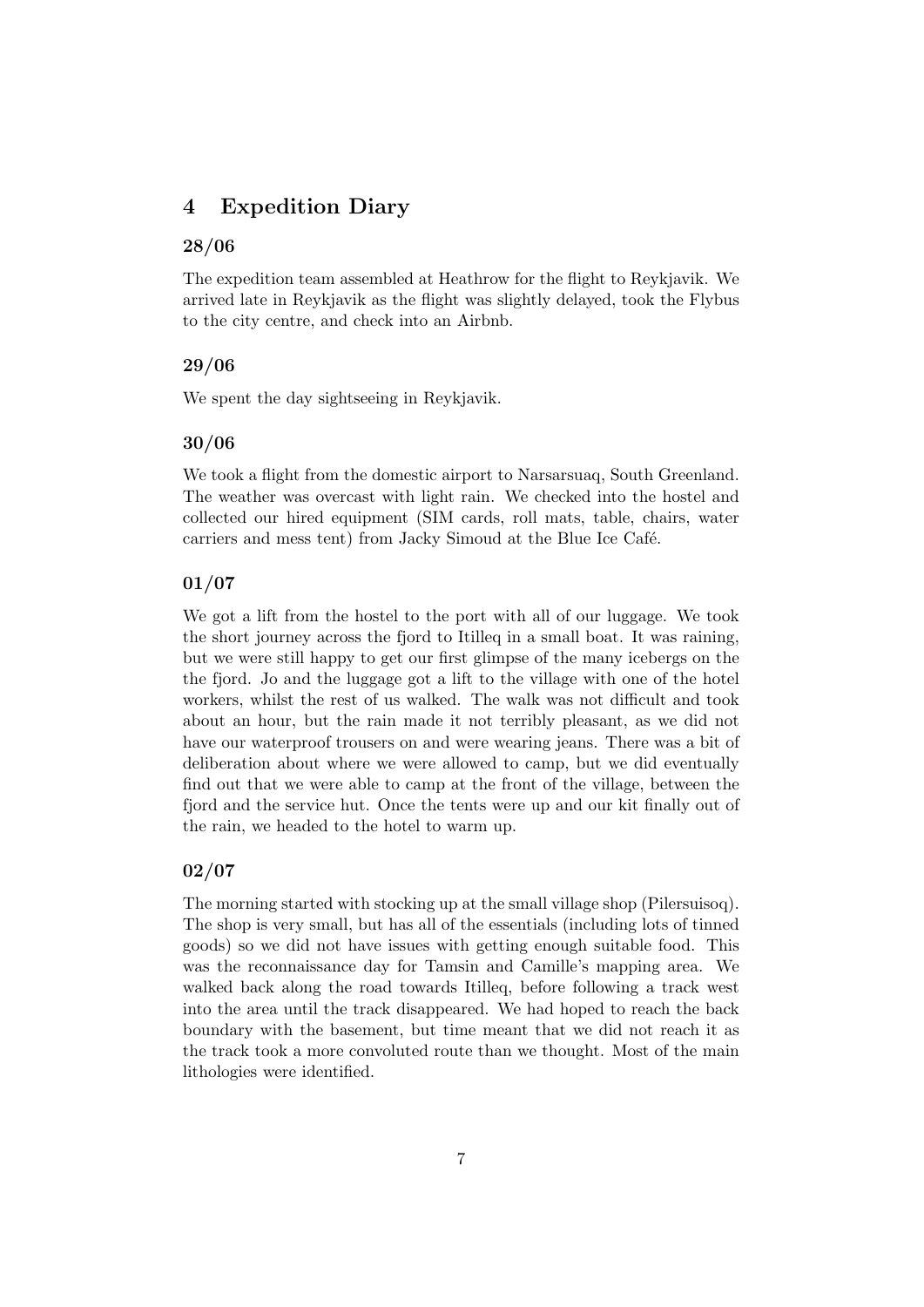#### 03/07

The reconnaisance day for Izzy and Jo. There was a long (about 2 hours) walk to get into the area that we wanted to look at, walking around a big lake before a steep uphill onto the plateau. We were able to cover most of the plateau section of this mapping area, and the weather was beautiful, making a real change to the first couple of days of drizzle and grey! Whilst we did manage to look at some of the main lithologies, this day was mostly figuring out routes in and out of the area due to the length of time that took. It also confirmed to us that wild camping closer to the plateau would probably be necessary to avoid Jo and Izzy spending 4+ hours each day walking into and out of the area.

#### 04/07

This was meant to be the first proper day of mapping in separate mapping pairs. It was raining heavily from the morning, but we set out mapping anyway as we did not want to take a rest day so early on. Both groups mapped until just before lunchtime, Jo and Izzy returning to camp, Tamsin and Camille taking a break from the rain in the hotel. Shortly after, with only Izzy and Jo in camp, the wind began to quickly pick up to the point at which the mess tent was beginning to buckle. They tried to take the tent down, but with the strong winds and our sleeping tents also starting to struggle (due to being pitched badly), the mess tent snapped and tore in the process, including taking Jo flying over a table in the process. Camille and Tamisn were alerted and returned to camp, and we took the poles out of our sleeping tents and weighed them down with rocks and took refuge in the service hut until the storm passed. The winds continued until the evening before dying down, but we decided to sleep overnight in the service hut as we were concerned they would start up again.

#### $05/07 - 07/07$

The weather on the 5th was dry again so we were able to get in a full day of mapping. We did another day of mapping on the 6th, the weather was dry but overcast. On the 7th we had a rest day to visit the shop for food supplies, do laundry and shower. The afternoon was spent in the hotel, writing up some work and doing some admin that required the internet. This was the formula that pretty much all of our rest days would follow.

#### $08/07 - 12/07$

Jo and Izzy set off on their first stint of wild camping on the morning of the 8th. Four days of mapping followed for both pairs, with Izzy and Jo returning to Igaliku in the evening of the 11th and a rest day on the 12th.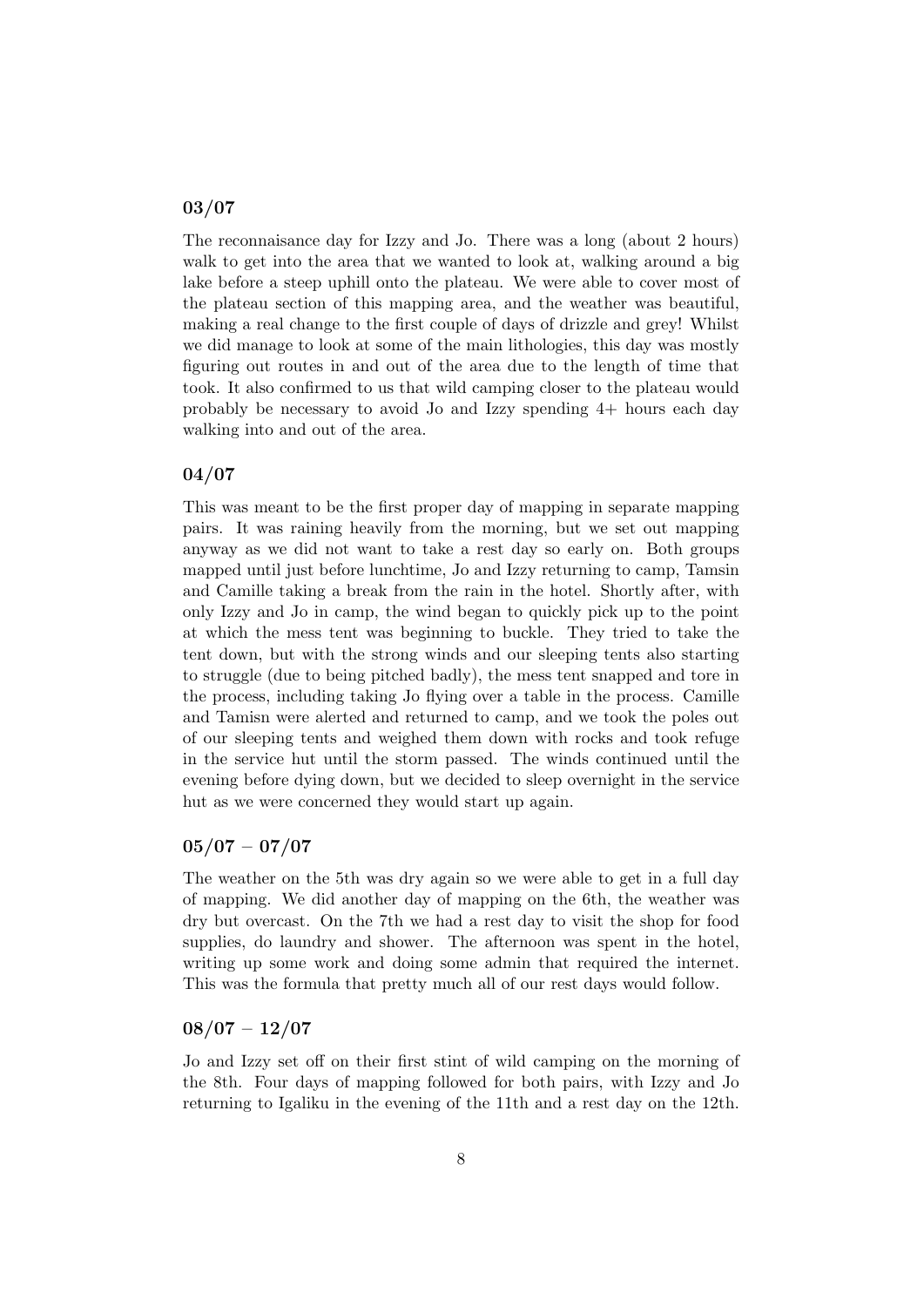The weather was varied between rainy, overcast and sunny, we managed to avoid a very wet day on the 12th by taking a rest day.

#### $13/07 - 15/07$

These were three days of mapping, with both groups based in the village. The weather was fair so these were several long days.

#### $16/07 - 20/07$

Izzy and Jo set off on another stint of wild camping. The first three days were dry, though with some strong winds in the nights. On the 19th it was heavily raining all day. Camille and Tamsin managed a reasonable day of mapping, staying close to the village so they were able to take breaks out of the rain. Izzy and Jo had to call off the day at midday and returned to the tents, spending a miserable afternoon confined to the tent with little to do. It was lucky that they did return at that time rather than pushing on with the mapping- by the afternoon the river next to their campsite had risen to the point of being uncrossable (needed to access the campsite from the path to the plateau). Luckily, the river level dropped once the rain stopped overnight, meaning that there were no issues with not being able to get out of the campsite to return to Igaliku on the 20th. The evening of the 20th was spent packing and sorting the tents before our week off in Narsaq.

#### $21/07 - 27/07$

This week was our week off in the nearby town of Narsaq. We hiked the hour and a half along the road to Itilleq, before taking the scheduled ferry down the fjord to Narsaq. We had hired an Airbnb house, which made a welcome break from tent life. The kitchen (and several large supermarkets in the town) allowed us to get pretty adventurous with cooking, including a roast dinner and baking brownies – a change from the vegetable pasta and porridge diet we had been experiencing in Igaliku! We were also able to do some proper laundry, as we had experienced difficulty in getting enough change to wash and dry everything using the Igaliku service hut washing machines (though we were still grateful for their presence). Some time was spent sightseeing, going on hikes and visiting the museum, as well as writing up work from the first half of the mapping project. On the 27th we got the boat back to Itilleq and returned to Igaliku, ready to start mapping again.

#### $28/07 - 31/07$

Three long days of mapping (both groups based in Igaliku), with good weather. The 31st was taken as a rest day.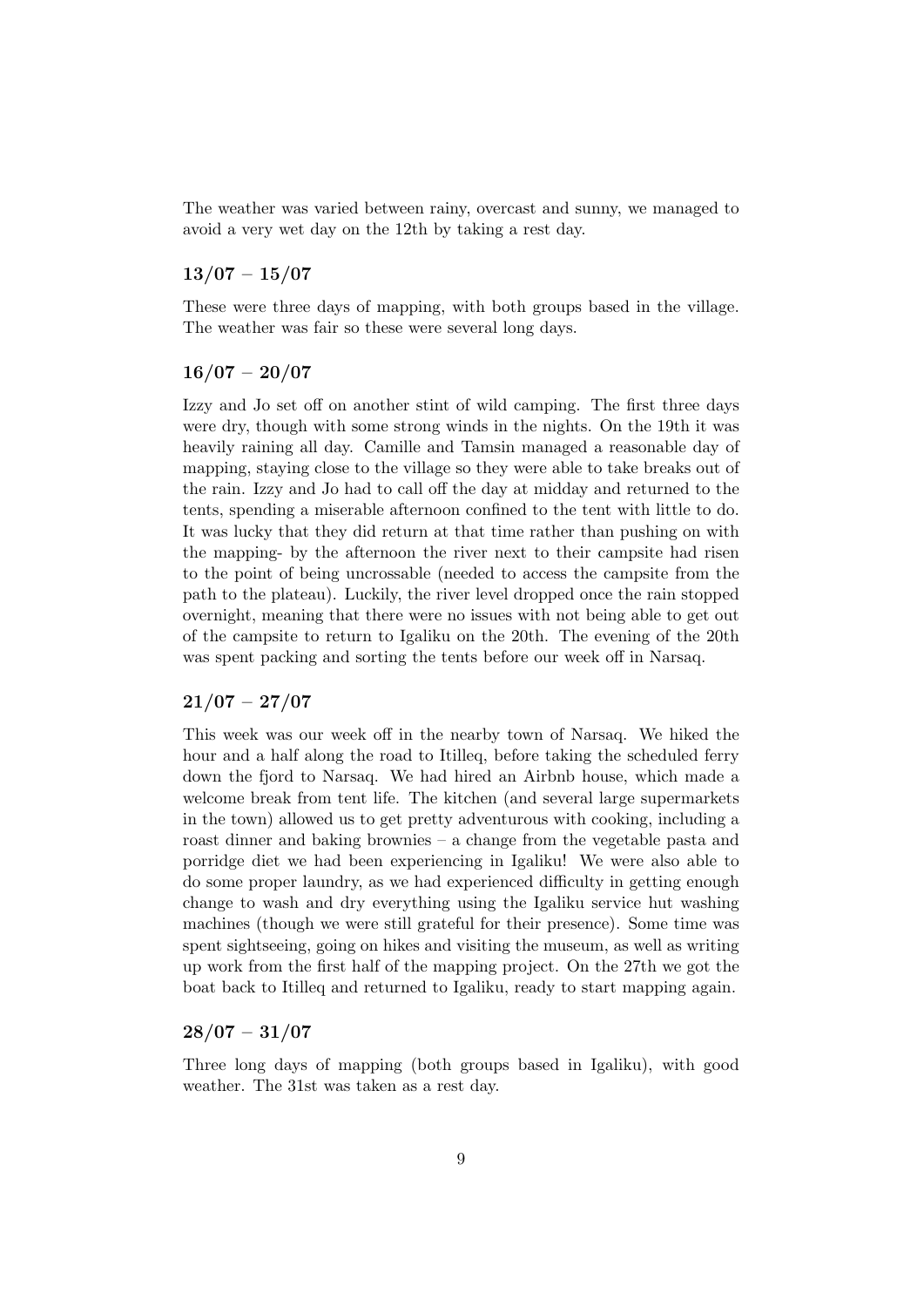#### $01/08 - 04/08$

Four more days of mapping, with Izzy and Jo wild camping. The weather was mixed, mostly overcast and chilly, but with some patches of sun and little rain.

#### $05/08 - 12/08$

The 5th was taken as a rest day, and it was raining for most of the day anyway. On the 6th, Izzy and Jo set off of their final wild camping trip, and both pairs mapped for six mostly dry days. Izzy and Jo returned to Igaliku on the evening of the 11th, and we took another rainy day as a rest day on the 12th.

#### $13/08 - 15/08$

These were the last few days of mapping. It was raining for all of these days, which was a shame but we managed to get all of the necessary remaining bits of mapping done. Both pairs did have a few small elements that they were not able to get done due to the weather not making it safe to do so, but this shouldn't have had an adverse effect on the project. Izzy and Jo finished on the 14th, Tamsin and Camille on the 15th. On the 15th, Jo and Izzy spent time photographing and cataloguing the rock samples which were to be posted home, so that export permit could be sent off.

#### 16/08

The afternoon was spent doing work and admin in the hotel.

#### 17/08

As it was our last day in Igaliku, and also Jo's birthday, we went on a hike to some waterfalls in Camille and Tamsin's mapping area. We also gave a small presentation about our work to the staff and guests in the hotel. In the evening we treated ourselves to a meal in the hotel, something we had been looking forward to all trip.

#### 18/08

We packed up camp in the morning, ready for our boat to Qaqortoq in the early afternoon. Once in Qaqortoq, we took a taxi to the hotel, then spent the late afternoon taking a look around the town.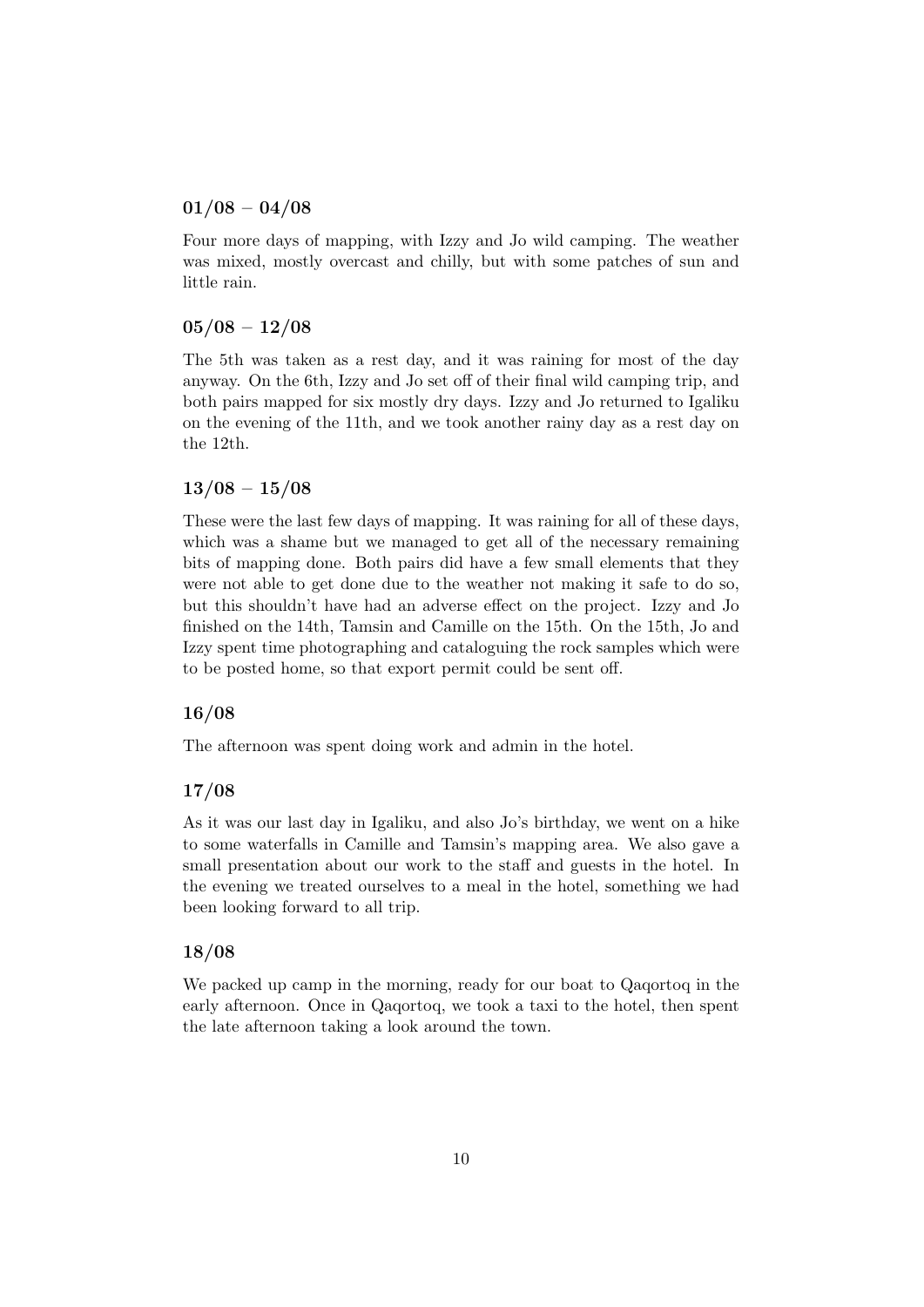#### 19/08

After taking a look around the Qaqortoq museum, we spent the evening sorting out all of our camping and geology equipment to be posted home with the rocks.

#### 20/08

The morning was spent in the Tele-Post centre (post office), boxing up our rocks and equipment to be posted and filling out many forms! In the afternoon we got a boat to Nanortalik, for our holiday exploring the far South around Nanortalik.

#### $21/08 - 28/08$

We spent eight days exploring Nanortalik and Tasermuit Fjord (this was our section of personally funded travel). We did a mixture of hiking and boat trips, and it was great to be able to explore a little more of Greenland.

### $29/08 - 01/09$

We travelled back to London Heathrow from Nanortalik, via Qaqortoq, Narsarsuaq and Copenhagen (spending a day in Copenhagen).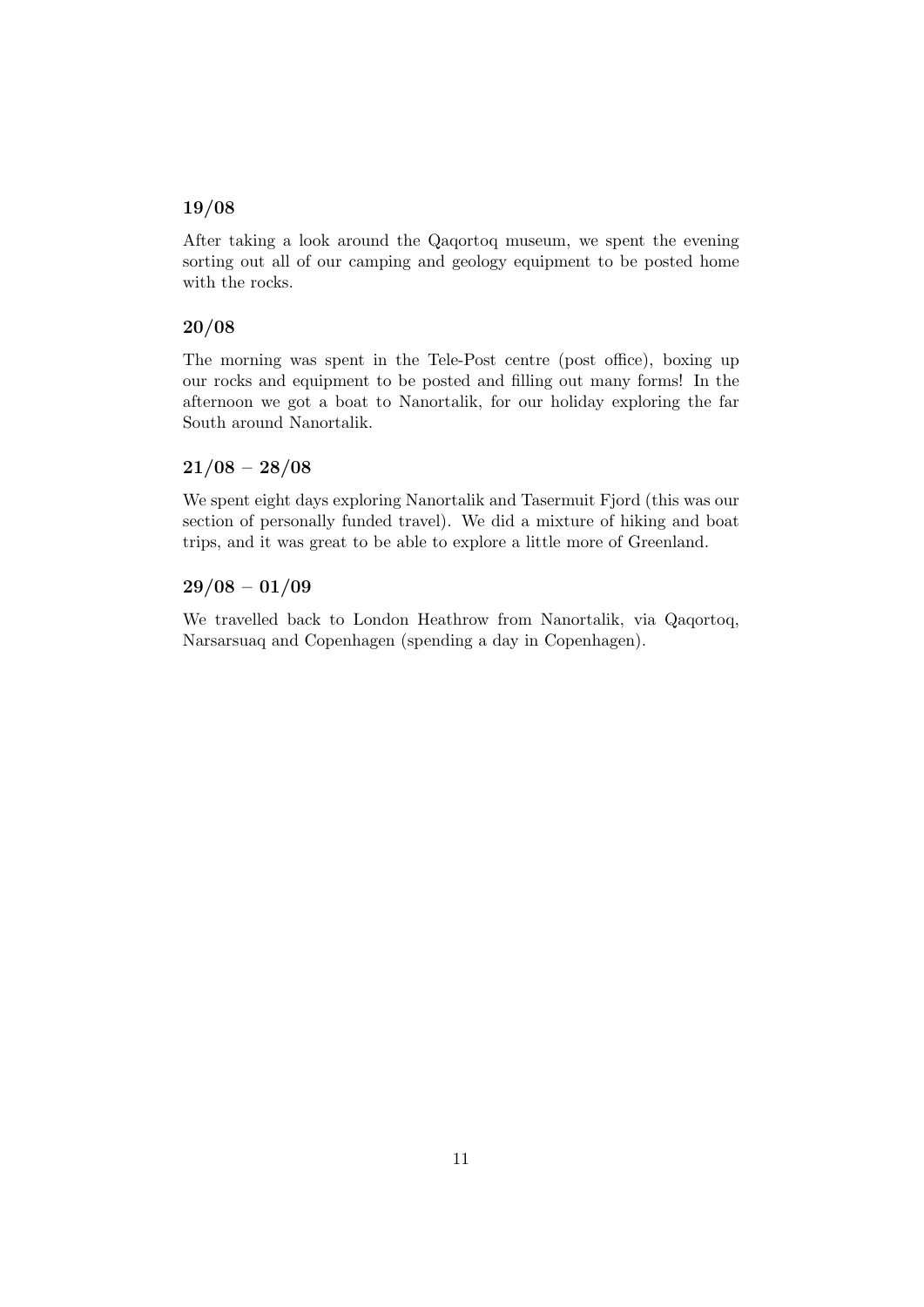## 5 Scientific Research

We spent a total of 33 days mapping in the field. The first two of these days were spent as a group of four carrying out reconnaissance for the main rock types in each mapping area, as well as access routes. The remaining days were spent in two mapping pairs, mapping the two areas either side of the village. Mapping was carried out in a traditional manner, using notebooks, compass clinometers, hand lenses and geological hammers for sampling. We did use GPS for location data, which was a necessity in our areas due to poor quality of the base maps.

Izzy and Jo mapped an area of  $18 \text{km}^2$ , to the east of Igaliku. The west half of the area consists of a granite basement, overlain by the bottom few units of the Eriksfjord Formation sequence of sediments (a sandstone, a quartzite and two lava flows). These are cross cut by many east-west trending dykes measuring from metres to half a kilometre in length. The east of the area is the edge of the Illerfissalik Intrusion, a syenitic igneous pluton containing many unusual alkali composition minerals. We divided this outermost section of the intrusion into several different laterally continuous units parallel to the edge of the intrusion. The emplacement of the intrusion has caused several interesting effects with the surrounding sediment and basement rocks, including east dipping sediments and an igneous breccia.

Camille and Tamsin mapped an area of similar size to the west of the village. The area consists mainly of a sequence of sediments interbedded with lavas (part of the Eriksfjord Formation), bounded to the east and west by a granite basement. There are also many dykes crossing the area, the largest exposed for several kilometres long. The area has a complex structure caused by a series of east west trending normal faults.

We are currently in the process of digitising our maps and writing up a full report of our geological findings. This should be complete by mid-January 2019, and at that point can be given on request.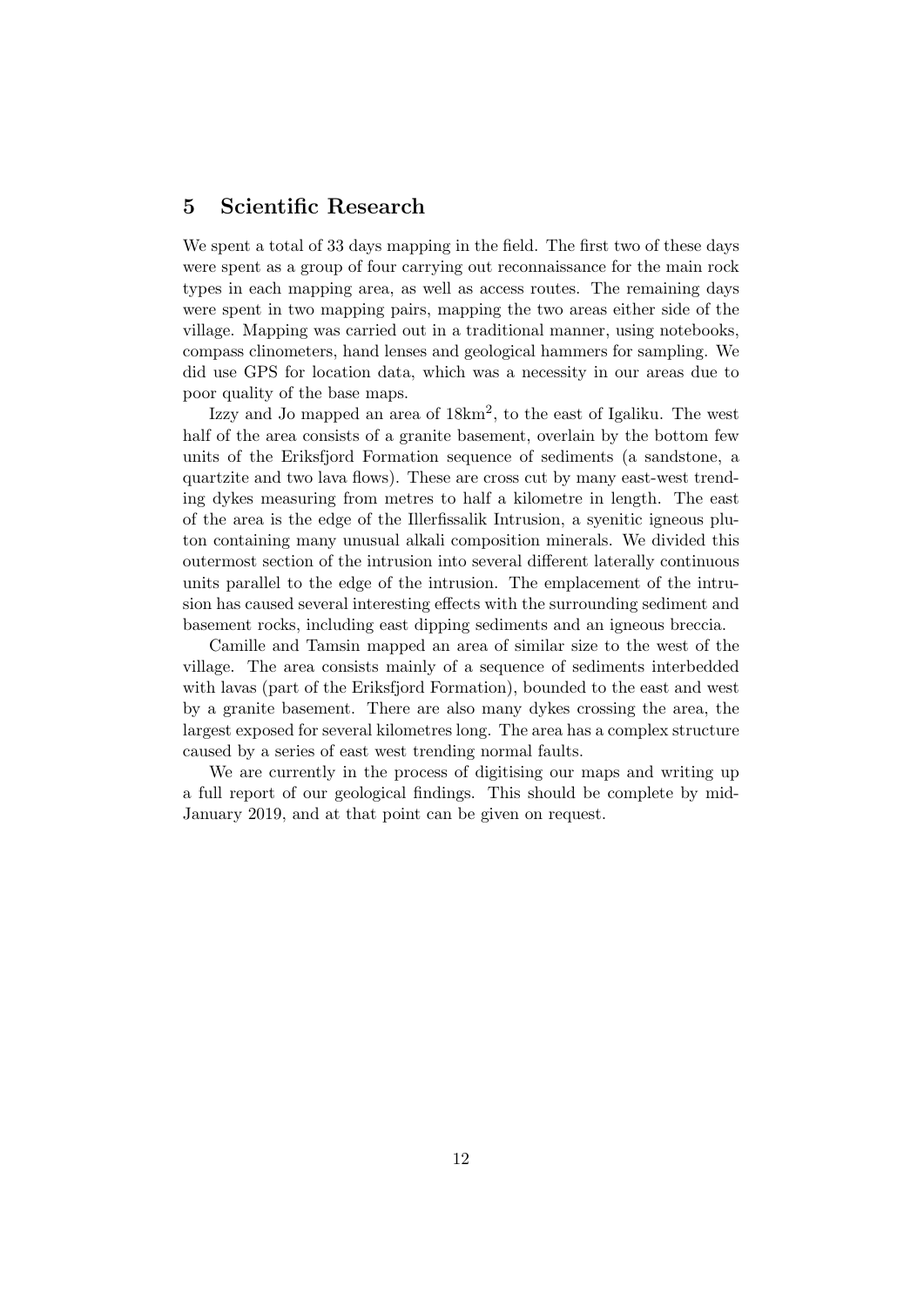### 6 Outreach

Before the expedition, we carried out the following outreach events:

- Talk and workshop to several school groups visiting the Earth Sciences Department
- Activity table at parents STEM evening, St Andrew's CofE Primary School (Oxford)
- Stand at Super Science Saturday (Oxford Museum of Natural History), Woodstock Primary School Science Evening, Hartwell Science Park Family Fun Day
- Talk and workshop to classes at Botley Primary School (Oxford), Harriers Banbury Academy (Banbury), Cheney School (Oxford) and Little Heath School (Reading), Cirencester Deer Park School (Cirencester)
- Talk to students at Alton College (Alton)

The school visits mostly followed the format of a short presentation about our expedition plans (tailored to the age group), then an interactive workshop based on describing and identifying basic rock samples. We also had a couple of microscopes set up with thin sections, which we took students to look at in small groups. The activity stands were generally scaled down versions of the workshops, with rock hand samples and microscopes.

We had very positive responses from the events we did, with several of the schools inviting us back for post expedition return visits. We are currently in the process of trying to arrange these and further outreach events, which will probably take place in late spring/early summer. A talk was given at Alton College in December.

In the planning stages leading up to our expedition, and during the expedition itself, we ran a blog and associated social media pages documenting our progress. We are hoping to update this in the coming months with some posts summarising the expedition.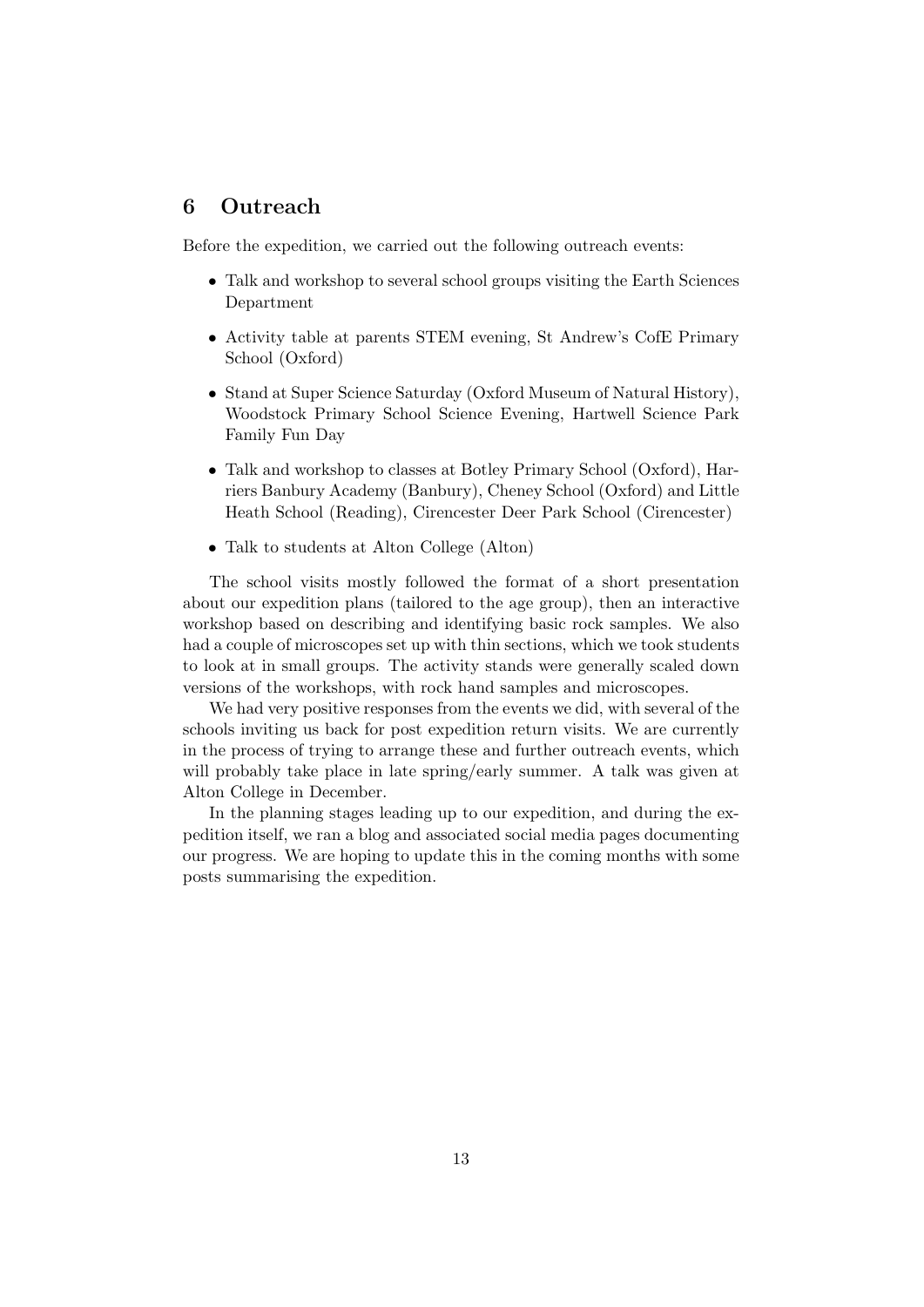## 7 Arctic Resource Management

This section of our aims was where we had the least success. In Igaliku, we did not speak to many people as mapping work took up so much of our time and this was our priority. The people we spoke to had little knowledge and few opinions of the mine in Narsaq (as village is not in direct proximity to it). Local people who may have had more knowledge, we were not able to speak to as they did not speak English well enough to properly communicate the ideas. In Narsaq, we also did not manage to speak to many people. Unfortunately, employees from the mining company were not present in Narsaq when we were there so we could not speak to them. We spoke to someone in the museum who said that progress on the mine had been halted for the present due to local opposition and concern for the environmental impacts of uranium by-products. However, the mining company (Greenland Minerals and Energy) still has a presence in the area, and since returning to the UK we heard that the mine may be close to approval. We are interested to continue following the situation, and this expedition has certainly made us think more about the role in which mining might play in Greenland's future.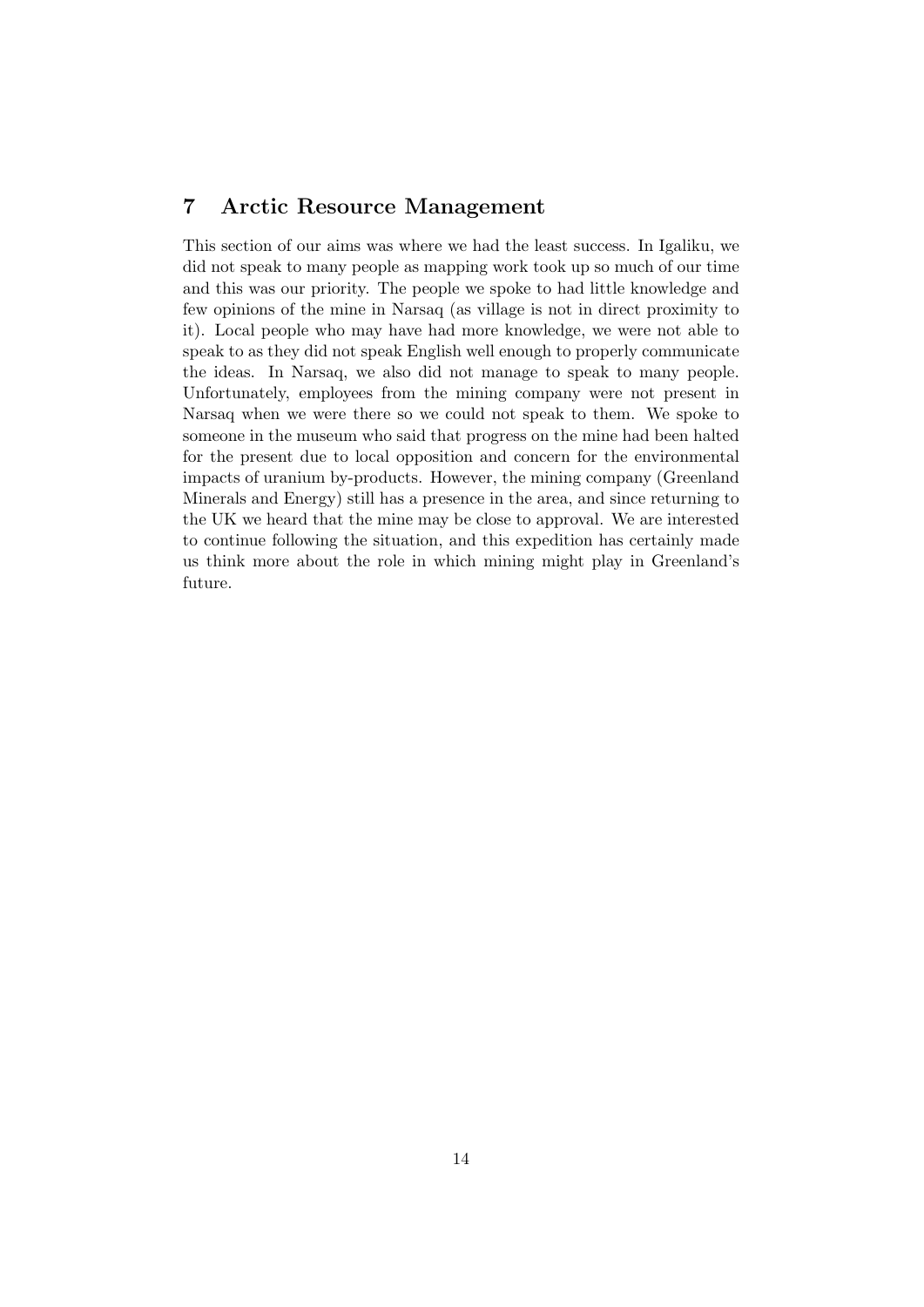## 8 Logistics

#### Travel

We travelled to Greenland via Reykjavik, and back via Copenhagen. There are only two airlines which fly to Narsarsuaq (the closest airport to Igaliku), Air Iceland Connect which flies via Reykjavik and Air Greenland which flies via Copenhagen. Our choices of what route to fly were very much based on cost- Air Greenland was generally cheaper, but they had very expensive extra baggage costs (paying by the kilogram rather than by the bag) so we did not want to use them on the way out when we had all of our camping and geological equipment with us as well. On reflection, this would have also been the cheaper option for return flights due to the large additional postage costs we ended up incurring. However, having all of our rocks and camping equipment with us until we flew home would have caused additional logistical issues for our holiday.

Boats and luggage transfers between Narsarsuaq and Igaliku, and Igaliku and Qaqortoq, as well as the Narsarsuaq hostel, were booked via Jacky Simoud of the company Blue Ice Explorer. We also bought fuel and SIM cards, and hired several items of camping equipment through Blue Ice, and Jacky also acted as our in country contact. His advice was invaluable for planning our expedition and we are hugely grateful to him for all the help he gave as many aspects of the expedition would have been a lot more of an unknown without him. His company (Blue Ice Explorer) is very professionally run and all of the boat transfers etc. that we arranged through him went smoothly.

The boats to Narsaq, as well as most of the boats in our holiday section, were scheduled services run by Disko Line. These were also generally fine, although on several occasions the boat times did get rearranged (due to weather) and we had difficulty with finding out that the re-arrangements had occurred. This was not Disko Line's fault, but was due to problems with what phone numbers we had on their record, and they generally did try to make an effort to get in contact with us as best as they could. When travelling in Greenland, you do have to accept that boat travel will not always occur at the scheduled time due to weather, including bringing travel times forward. However, the travel companies are used to dealing with this so do their best to ensure that bad weather does not leave you stranded or adversely affect other travel plans.

#### Camping Arrangements and Daily Life

In Igaliku, we camped at the front of the village (by the fjord) next to the service house. This was perhaps a bit more of an exposed site than we would have liked, but was the only place within the village that we had permission to camp, and did provide easy access to the service house facilities. Our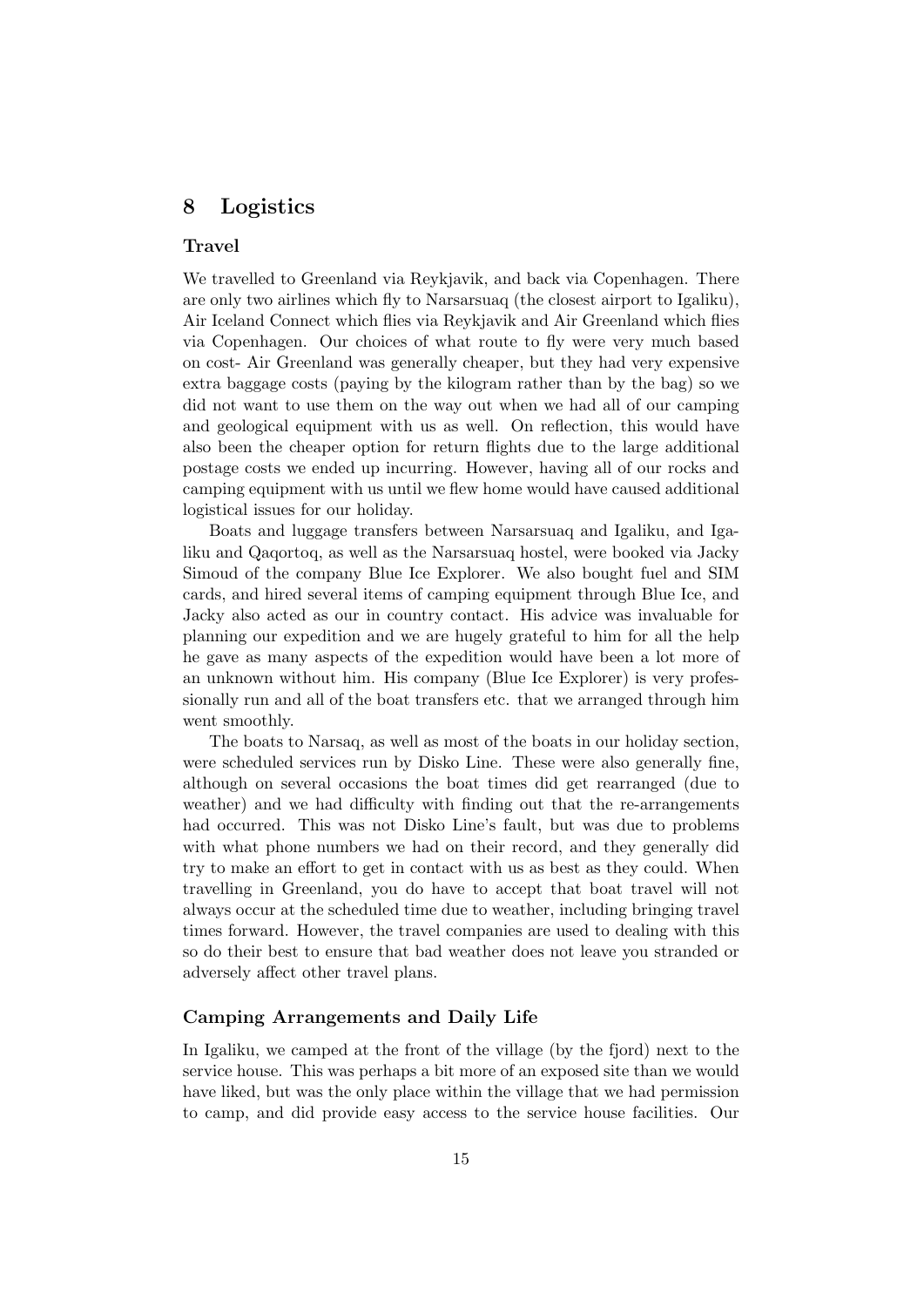camping set up consisted of two tents, which were large enough to keep all of our equipment and also for all four of us to sit in and socialise in the evening. We had three stoves for cooking, and a hired table and chairs to eat at. We had originally hired a large tent for equipment and a social/eating space, however this was ruined by a storm in the first week and we did not replace it. Our setup with the two tents and outdoor table was found to be perfectly liveable (even in bad weather) and did not feel overly cramped. We had permission to use facilities in the service house, a small building designed for use by local people without running water in their homes. It contained a toilet, showers, laundry facilities and a small kitchenette. There were also a couple of tables which we used for writing up of our maps in the evenings, and occasionally we ate in there when the weather was very bad. Without this facility our cooking and hygiene arrangements long term would have been very difficult, so we are very grateful to the people of Igaliku for allowing us to use them. Technically, we (as tourists rather than local residents) were only allowed to use the toilets and showers, but we found that people tended to turn a blind eye to us using the rest of the facilities as long as we used them in the evenings when few of the villagers were using them.

In Igaliku there is a hotel which has a restaurant/café that we would go to on rest days to do some writing up of work, and also to use the internet and charge our electrical devices. We would generally go in after lunch and stay until dinner, the hotel staff did not mind, especially once they got to know us, and they were interested in hearing about the work we were doing. The hotel staff would also check the weather for Camille and Tamsin each morning on their way to mapping.

It was quickly established on the reconnaissance that Izzy and Jo would need to wild camp due to the distance of the mapping area from Igaliku. To get to the edge of the plateau, the part of the mapping area we wanted to spend much time on, it took two hours each way, and over three hours to get to most north-easterly corner. The southern limit of the mapping area (which we did map whilst based in the village) took a similar amount of time to get to. Whilst we were not limited by daylight, we found that doing a full day of mapping plus four to six hours of walking was very tiring and would not be sustainable for many days in a row. Therefore, we decided to wild camp at the base of the plateau for four to six days at a time whilst we were mapping this area. Access to the campsite was about an hour and a half walk, mostly on an undulating gravel track, and was manageable with our full rucksacks. Whilst we could have camped on top of the plateau, which would have eliminated the half an hour walk each way onto the plateau from camp, we decided not to as it would have been a struggle to carry bags up, and also the plateau tended to have colder temperatures that would have made sleeping less pleasant. We took one of the tents and one of the stoves with us, and ate the dehydrated meals in the evenings which reduced our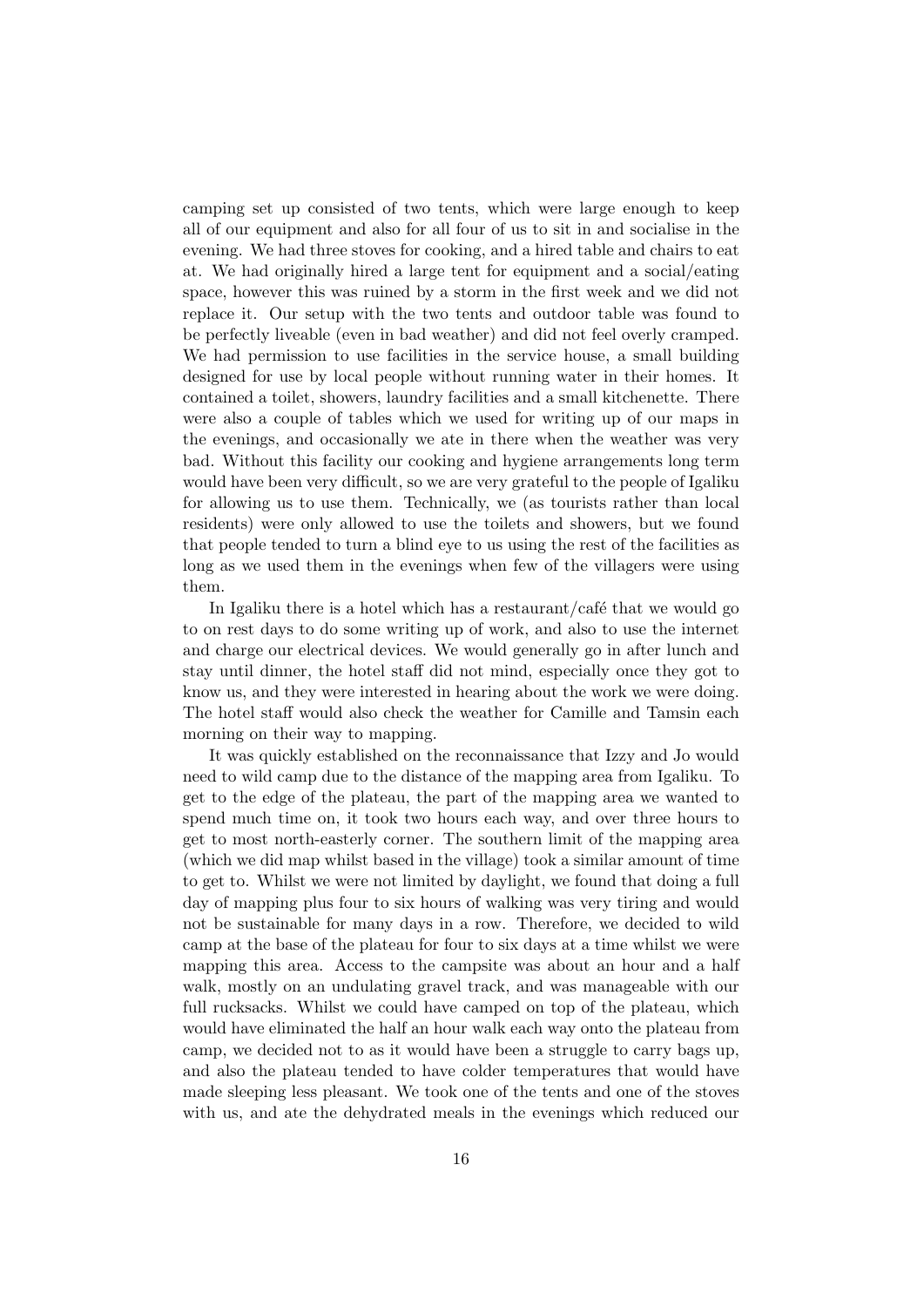food weight. Camille and Tamsin meanwhile had all of the group kit, as well as all of their and some of Izzy and Jo's personal gear, piled in the porch of their tent! For safety, the mapping pairs would exchange texts in the morning and evening (Camille and Tamsin would also send weather updates) and had agreed an emergency procedure if any of these texts were missed.

In the middle of our project, we spend a week on a break in Narsaq, a bigger town just over an hours boat ride from Itilleq. We stayed in an Airbnb house, which was not only cheaper than the hostel but also gave us plenty of space to ourselves to work, cook and relax. This week was a very welcome break from camping and from work, and we think greatly improved our morale and productivity in the second half of the trip and the week leading up to our break. We would highly recommend that extended expeditions take a break (preferably with a change of scene) part way through the expedition if they have the ability to do so, even if it is just for a couple of days.

#### Communication

Mobile phone service was good within the village, although there was no data service. Once out of sight of the village there was no signal, this included most of the mapping areas and the spot where Izzy and Jo wild camped. However, there were several spots on the edge of the plateau which were in sight of the village and therefore had signal, we passed these on the way to and from mapping so were able to send morning and evening texts (as well as receiving ones from the others).

#### Food

All of our food purchased whilst in Igaliku was from the small village shop, 'Pilersuisoq'. The shop was very small, but had a surprisingly good selection of foods. It was open every day, but did not open until 10am and had quite limited hours, so we could not visit the shop on days that we wanted to go mapping. Due to the fact that we did not have a fridge, and would only go shopping on rest days once a week, we were limited to cupboard staples and canned goods, apart from rest days where could vary up meals with items from the frozen section. We also found that some things such as rice and potato were not easily cooked on the camping stove. This meant that we didn't have a huge variety and generally ate variations on the same thing day on day, but quantities of food were never lacking so we did not have any complaints! A typical day consisted of the following:

- Breakfast: porridge with cocoa powder or dried fruit
- Lunch: Rye bread with liver pate, biscuits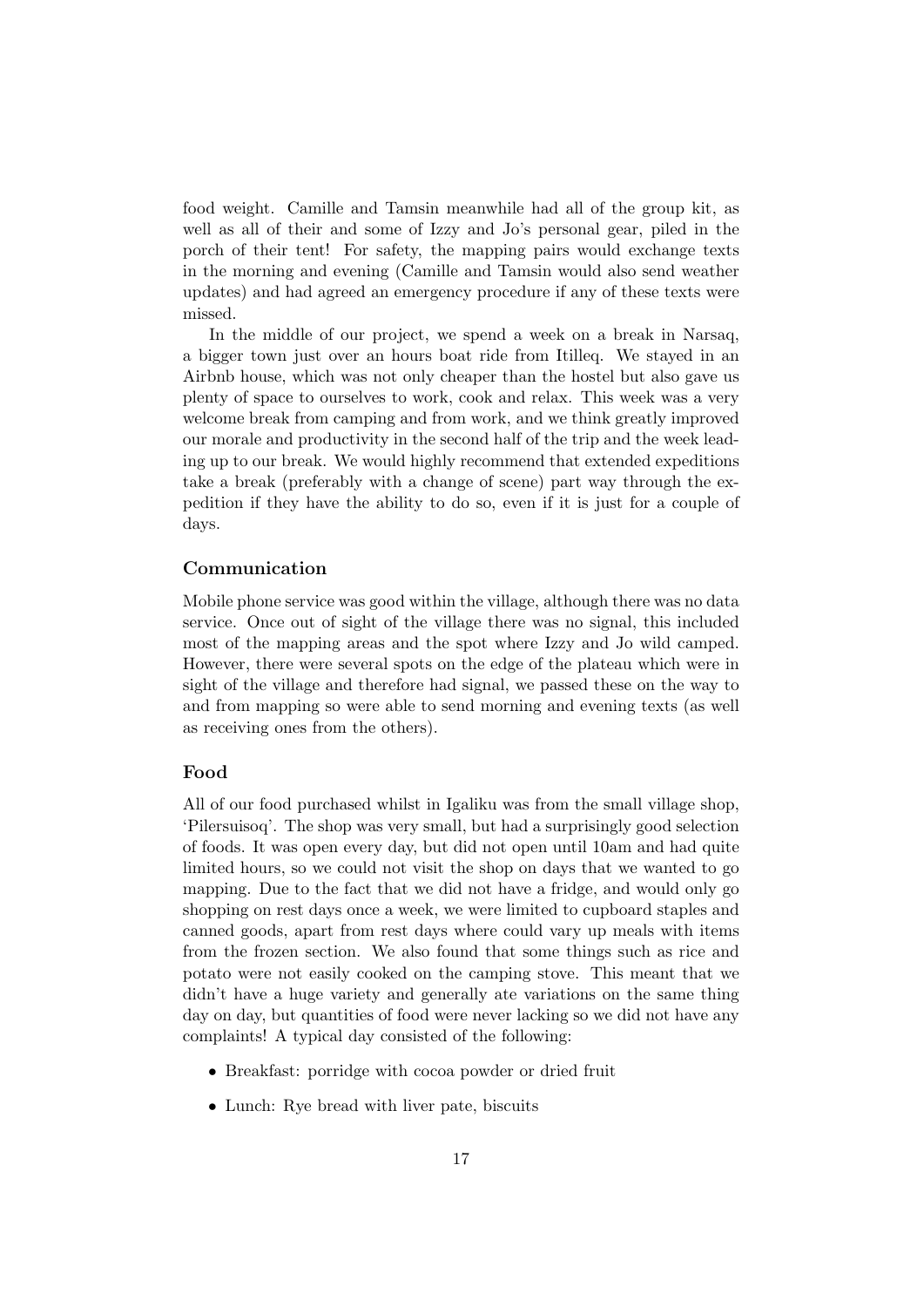- Snacks: biscuits
- Dinner: Pasta with tinned tomatoes and tinned vegetables, followed by tinned fruit, biscuits and occasionally chocolate

We did find that once we had bought the shop out of a particular item, it would not generally be replaced so by the end we were having to get more inventive with substitutions, but this never presented any major issues. We brought with us 68 meal packets of dried food purchased in the UK. These were primarily bought for use by Jo and Izzy when wild camping to reduce weight that they had to carry, but as we had spares they were also used in Igaliku for quick meals on long or rainy days. They were purchased from the companies Base Camp Food and Firepot Foods, both of whom had given us a small bulk expedition purchase discount. We had a variety of meals from Firepot, Summit to Eat and Expedition Foods, and we were impressed with the taste and ease of preparation of all of the meals. Particular favourites were Summit to Eat chicken fajita and Firepot posh pork and beans.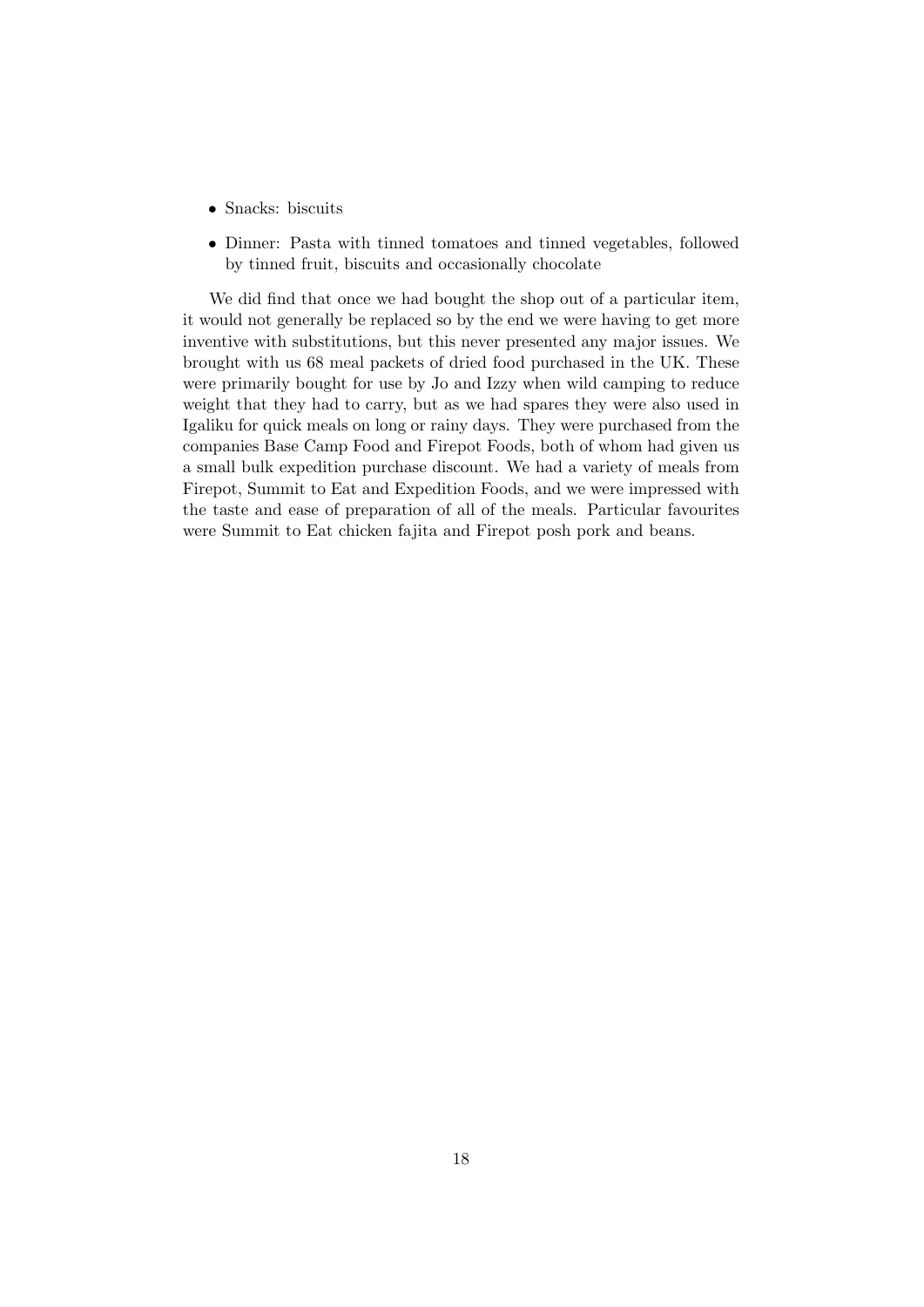## 9 Equipment

Most of our equipment was fairly standard and generic camping equipment, with nothing technical. Particular aspects which may be of particular interest to future expeditions have been highlighted below.

#### Electricals

We took two laptops with us. Unfortunately, one did not work at any point whilst in Greenland, possibly due to a cold or damp battery. We coped very well with just a single laptop for essentials (such as emailing, applying for permits), however having a spare was vital for us as otherwise we would have had to do without! For charging, we had with us two Anker power banks and two Anker solar panels. These ended up being used very little as electricals generally lasted for more time than expected, and we had good access to charging in the village. We only really needed one power bank for use by Izzy and Jo when wild camping (the seven charges by one power bank was more than sufficient for over a week). The solar panels would also have been more use if the weather had been less rainy and overcast.

#### Tents

We had 2 Hilleberg Nammatj 3GT tents. A lot of time was spent evaluating whether we would need four season tents. We probably didn't need as good tents as these, but we were glad to have them as we knew that we were able to trust the tents in the often less than ideal conditions we encountered. They coped well in strong winds and were very waterproof (even when pitched in a puddle).

At the start of the trip, we also had a large mess tent that we had hired. This tent was destroyed on out fourth day in the village by a storm. We decided not to replace it as our campsite was quite exposed and we didn't want to risk it in another storm. Whilst it would have been nice to have a space to eat out of the rain, and have a larger area for storage, we coped fine without a mess tent as the porches on our tents were fairly large.

#### Stoves

We had three MSR branded stoves- a Pocket Rocket 2, a Windburner and a Whisperlite Universal. The remote canister stoves were best for cooking with a large pot due to stability, but we did have a few instances with catching long grass on fire due to their proximity to the ground. Luckily we had a fire blanket! We purchased the Whisperlite International as we were recommended to have a multifuel stove in case we could not purchase enough gas canisters. Whilst this is a valid consideration, we had no problems with sourcing gas canisters (especially if you arrange purchase before you leave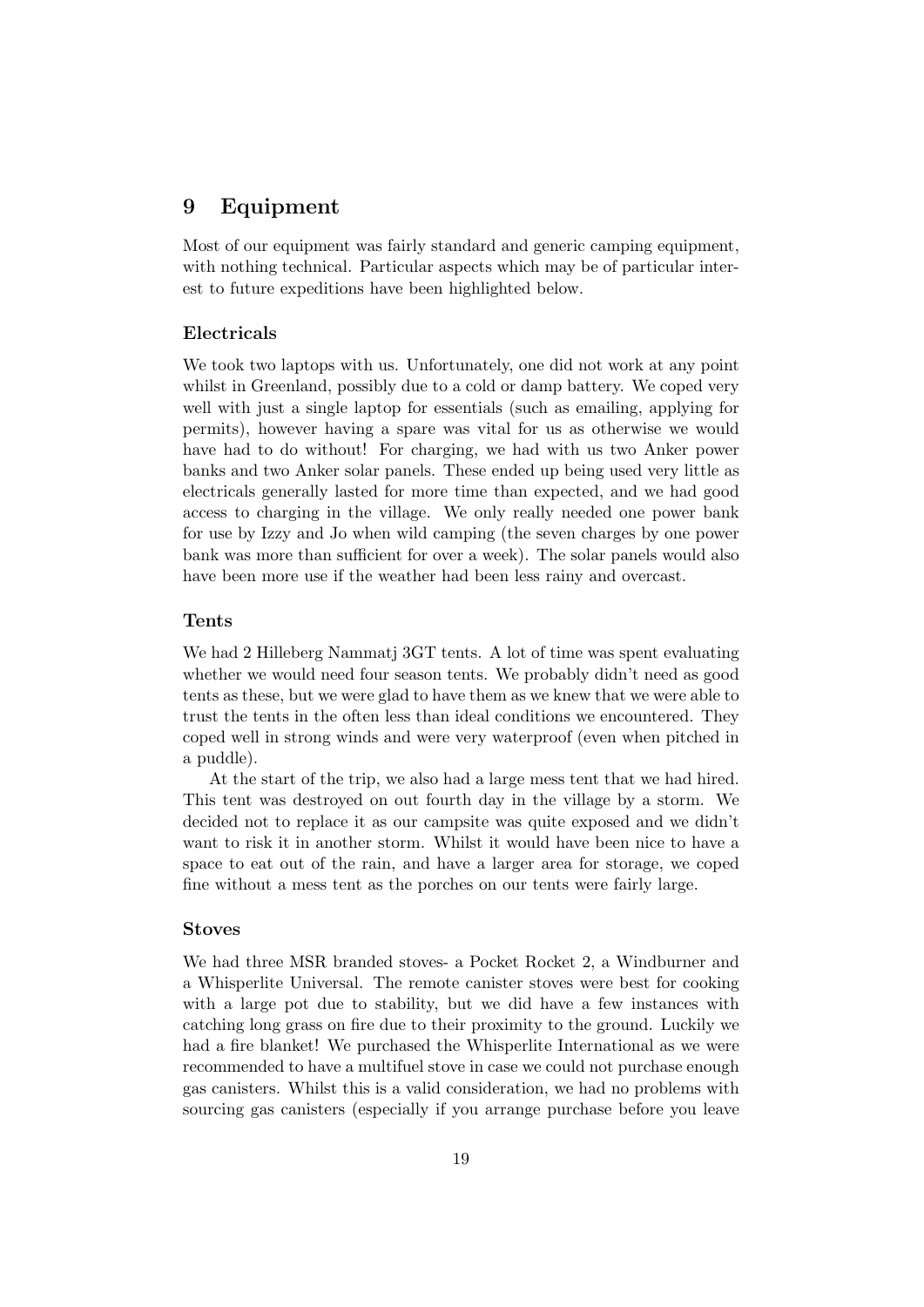the UK, as we did), and other expeditions to this area could get away with only canister stoves.

#### Clothing and Personal Camping Equipment

Each expedition member took their own, which varied greatly, but there were several points of general consensus. Synthetic puffa jackets were very useful for sitting around in camp in the morning and evenings. Waterproof trousers are also highly recommended. Sleeping bags were rated down to about zero degrees Celsius, and this is about the limit of temperatures we experienced. Possibly bags of a slightly warmer rating would have been better for the coldest nights, but certainly the bags we had were perfectly adequate. For general repairs of clothing and many other things, duct tape and superglue goes a long way.

#### Geological Equipment

A GPS unit per mapping pair (plus a spare) was an absolute necessity for geological in this area due to the lack of landmarks and poor quality of our base maps, as that was the only way to locate ourselves on the map.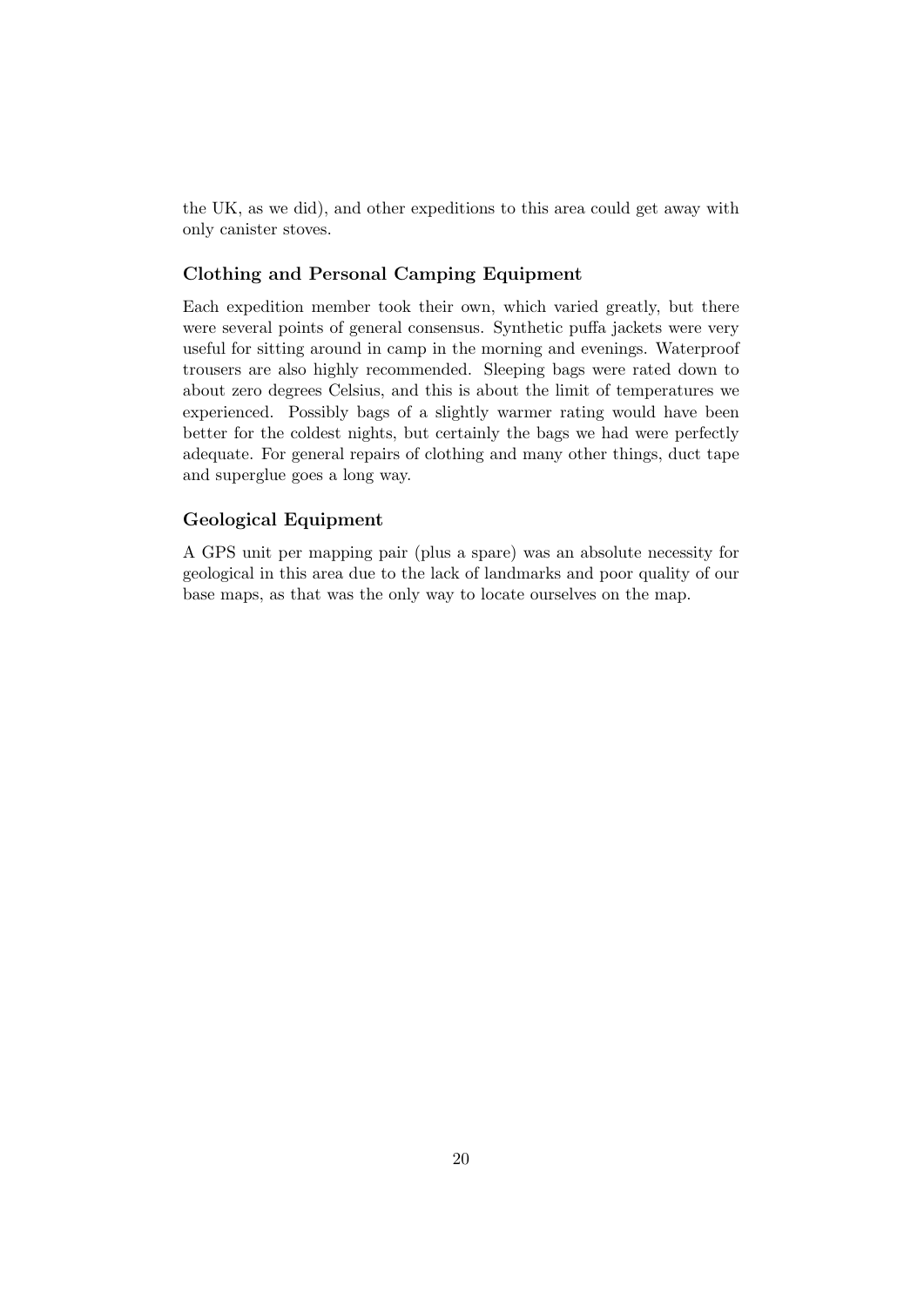## 10 Funding

Funding for the expedition was secured from a range of sources which are detailed below, totalling £15700. A summary of all of the expenses incurred by the expedition can be seen in the appendix.

#### Grants

Grants made up the majority of our funding. We applied for twenty four grants and were successful with ten, totalling £11100. These were from The Gino Watkins Memorial Fund, The University College Travel Grant, The St Anne's Travel Grant, St Edmund Hall Mapping Grants (Chevron Award and The Keith Gull Fund), The Alpkit Foundation, The Lord Mayor's 800th Anniversary Awards Trust, The Andrew Croft Memorial Fund, The Jeremy Willson Charitable Trust, The Explorer's Club and The Everest Lewis Golden Foundation.

#### Crowdfunding

We ran a crowdfunding campaign in March/April 2018, run with the support of St Anne's College through their crowdfunding platform. This was successful and raised just over £3000 including gift aid.

#### Donations in Kind

We contacted several outdoor gear and food companies in the hope of sponsorship or discounts. The majority of these we got no reply from, but several did give us discounts which allowed us to save money on equipment we would have purchased anyway. The backpacking food companies Base Camp Food and Firepot both gave us small expedition discounts for bulk purchases of dehydrated meals. Hilleberg the Tentmaker allowed us to use the 30% professional discount to purchase our two tents directly from them.

#### Other Sources

£400 per expedition member (£1600 total) was given by the University Of Oxford Department Of Earth Sciences. This is an allowance given to every second year earth scientist undertaking their mapping project.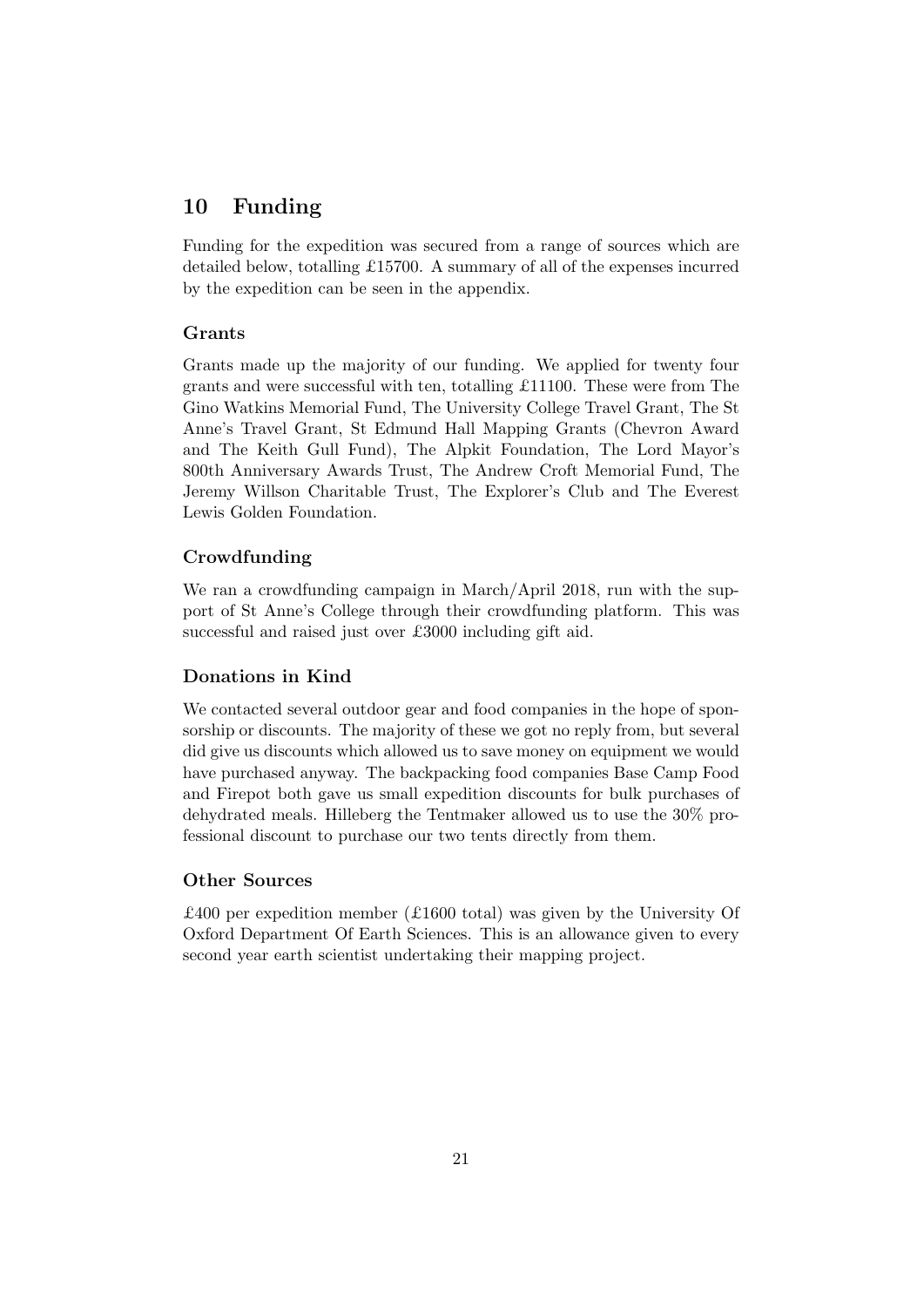## 11 Acknowledgments

We would like to thank everyone who helped us with planning our expedition, through advice, funding or otherwise. In particular: The trustees of all of the organisations which awarded us grants; all of those who kindly sponsored our crowdfunding campaign, and Rachel Shepherd of St Anne's College for helping us to organise it; Jacky Simoud from Blue Ice Explorer, for answering so many of our questions about Igaliku and Greenland (even the really stupid ones); Christian Keldsen, british honorary consulate in Nuuk, for his help in arranging first aid affairs; Claire Grainger (Oxford), for helping us to arrange many of our outreach visits and also driving us to many of them in the department land rover; Stuart Robinson (Oxford), for writing all of the never ending stream of grant application support letters for us; Anna Bidgood, for giving us so much advice about doing a mapping project in Igaliku, and for giving us the inspiration to go there in the first place; the people of the village of Igaliku, for your kindness and hospitality when a group of four English girls decide to turn up in your village and stay there for two months; and finally our parents, for letting us spend our summer in Greenland and supporting us along the way.